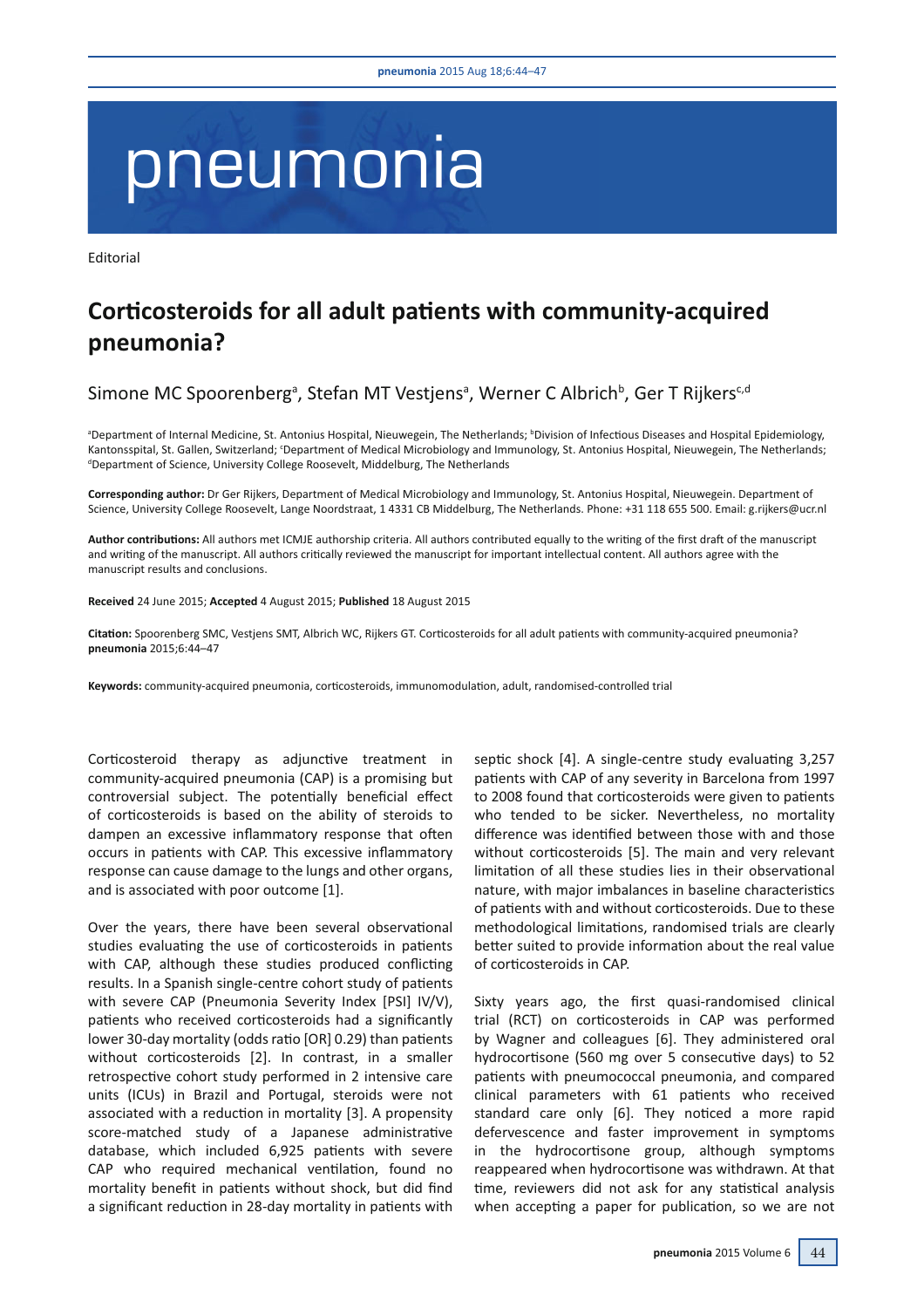informed about the significance of their findings. It was concluded that hydrocortisone was a safe and promising medicine for further exploration. Still, it took almost 20 years until the next RCT on corticosteroids in CAP was published. This trial-not even primarily designed to explore the corticosteroid effect but merely to investigate ampicillin dose-showed a trend for faster defervescence with prednisolone (5 mg every 6 hours given for 7 days) but no difference in mortality [7]. Another 20 years later in 1993, Marik and colleagues [8] investigated the effect of a single hydrocortisone bolus of 10 mg/kg on tumour necrosis factor (TNF)- $\alpha$  values in patients admitted to the ICU with severe CAP in South Africa. No differences in TNF- $\alpha$  levels or in mortality were detected in that study. In 2004, the first well-designed RCT with a longer course of corticosteroids was performed. In this trial, patients who were admitted to the ICU with severe pneumonia received a 200 mg hydrocortisone bolus, followed by hydrocortisone (10 mg/h for 7 days) [9]. After an interim analysis performed on 46 patients, the trial was stopped due to a significant difference in improvement in the primary endpoint (partial pressure arterial oxygen [PaO<sub>2</sub>]/fractional inspired oxygen [FiO<sub>2</sub>] ratio) 8 days after inclusion and a lower in-hospital mortality rate (0 vs. 30%), both favouring the hydrocortisone group. Since then, 4 RCTs that only included patients with severe CAP have been published, all describing positive results regarding the corticosteroid group [10-13]. Faster improvement in PaO<sub>2</sub>/FiO<sub>2</sub>, a reduction in delayed septic shock, and shorter duration of mechanical ventilation were found in the corticosteroid groups. None of the studies found a difference in mortality (either short-term or longterm). The study by Torres et al [10] was notable in that it required almost 8 years in 3 centres to recruit 113 patients, who had some residual imbalances in baseline characteristics. Methylprednisolone was given within 36 hours of enrolment. While no effect was seen in early treatment failures (i.e. within 72 hours), late failures were reduced in patients who received methylprednisolone.

Results of RCTs that have included patients with all ranges of CAP severity are variable and sometimes conflicting. Snijders and colleagues [14] found a faster defervescence but not a faster time to recovery in patients receiving 40 mg of prednisone for 7 consecutive days, and also found a higher risk of late failures after initial improvement. Since this latter finding has not been reproduced in subsequent studies, one proposed explanation for this was a random effect. In an open-label RCT, Mikami et al. [15] did not find an effect on duration of hospital stay (their primary endpoint), but did detect a faster time to recovery and shorter duration of intravenous antibiotic therapy. On the contrary, Blum et al. [16] and Meijvis et al. [17] did show a significant faster time to clinical stability and a shorter length of stay in more recent Swiss and Dutch studies, respectively. Furthermore, Nafae and colleagues [18] showed improvement in PaO<sub>2</sub>/FiO<sub>2</sub> ratio and a reduction in duration of mechanical ventilation. Again, no differences in mortality were found. In general, throughout these RCTs there was surprisingly little evidence of adverse events

with the notable exception of hyperglycaemic episodes, some of which required insulin treatment.

Due to the different types of corticosteroids used in the various studies, the variation in dosages and dosing regimens, differences of entry criteria and thus study populations, the variability of the antibiotic regimens immunomodulatory antibiotic including classes (particularly macrolides and maybe fluoroquinolones), and the heterogeneity in outcome measures, the available studies are difficult to compare. With generally improving treatment standards and quality of care in developed countries, it becomes increasingly difficult to show mortality benefits from new interventions. Not surprisingly, the main benefit seems to relate to various other endpoints, particularly time to stability, length of stay, and possibly duration of intravenous antibiotics [16,19]; all advantageous from economic or public health points of view. In addition, a meta-analysis published prior to the most recent and largest RCTs did find a mortality benefit for the subgroup of patients with severe CAP, but not in all patients with CAP [20].

Therefore, future studies will need to define specific subgroups that benefit more from corticosteroid therapy. For example, patients with severe sepsis appear to benefit most from corticosteroid therapy, considering the results of the 4 severe-CAP trials [10-13] were all positive. Furthermore, in the study of Mikami et al. [15], selecting patients with a moderate to severe CAP (according to the American Thoracic Society criteria), the corticosteroid group did show a shorter duration of intravenous antibiotic use and a faster stabilisation of vital signs compared to the placebo group. However, in the study of Blum et al. [16], both patients with mild to moderate pneumonia (PSI I-III) and patients with severe pneumonia (PSI IV/V). benefitted similarly from corticosteroids with no effect modification due to PSI. Interestingly, an improved time to stability remained in all reported subgroup analyses in this study. Rather than the PSI score, maybe we need to use alternative classification schemes (such as a combination of inflammatory mediators) to select and identify the patients who would benefit most from the immunomodulatory effects of corticosteroids. Torres et al. [10] included only patients with a C-reactive protein >150 mg/dL and found less treatment failure in the group who received methylprednisolone for 5 consecutive days. Another possible subgroup is patients with relative adrenal insufficiency (RAI). These patients might benefit more from the glucocorticoid effect of the corticosteroid therapy, compared to patients without RAI [21]. It should be admitted, however, that in the study of Mikami et al. [15] no difference in outcome between patients with and without RAI was found.

CAP caused by certain pathogens may have more advantage from corticosteroid therapy, considering the faster decline in cytokines in the atypical pathogens Mycoplasma pneumoniae, Coxiella burnetii, Legionella pneumophila and Chlamydia species compared to Streptococcus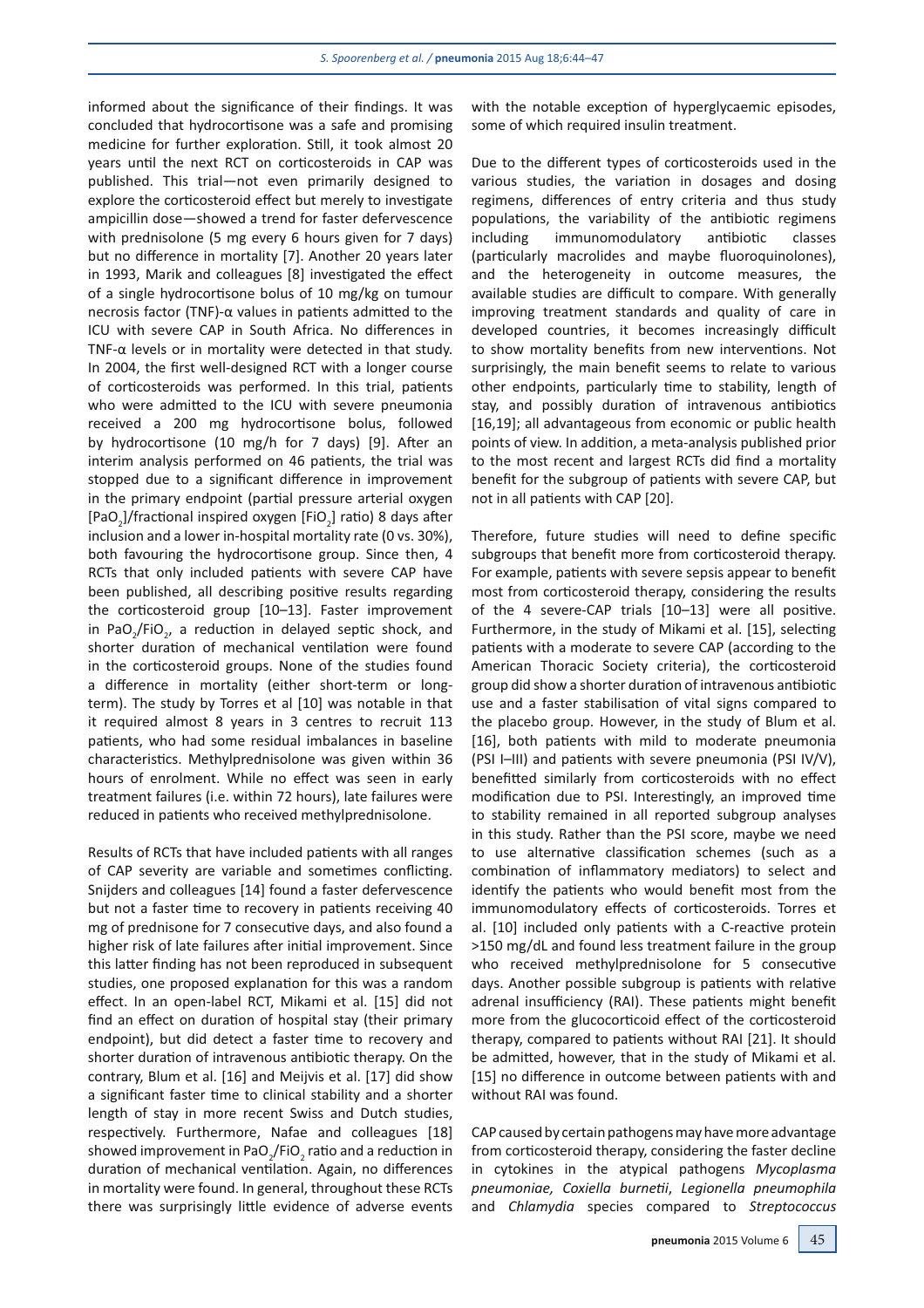pneumoniae on a 4-day course of dexamethasone [22]. Of note, the study of Snijders and colleagues [14] had a significantly higher failure rate on day 30 for patients with pneumococcal pneumonia. Other observational data documented a higher risk of detrimental outcomes including mortality in severely ill patients with pandemic 2009 influenza A (H1N1) who received corticosteroids [23,24]. Patients with pre-existent cardiovascular disease might be a target group if corticosteroids can reduce the increased short-term and long-term cardiovascular risk after pneumonia [25]. One of the hypotheses is that the pneumonia episode leads to pro-inflammatory changes of pre-existing atherosclerotic lesions. This makes the lesions more vulnerable to plaque rupture and therefore susceptible to causing a cardiovascular incident. Additionally, high interleukin (IL)-6 levels at time of discharge are associated with increased 1-year cardiovascular mortality [26]. Corticosteroids can reduce IL-6 levels and might prevent the atherosclerotic lesion changes, thereby possibly reducing cardiovascular risk after pneumonia.

Until now, corticosteroids do seem to have a beneficial effect for those patients hospitalised with CAP who fulfil the inclusion and exclusion criteria of the recent RCTs. However, since hyperglycaemia is an often seen side effect, future research needs to be focused on the question if there are specific CAP subgroups that would have substantial advantage of corticosteroid therapy. The Santeon-CAP trial (ClinicalTrials.gov registry: NCT01743755), stratifying patients according to PSI severity, is currently underway and could provide additional criteria to determine which patients would benefit most from steroids. Other large trials are needed to further investigate advantages in other subgroups, such as patients with RAI, certain pathogens (including influenza virus type A and methicillin-resistant Staphylococcus aureus), or specific comorbidities, and their added benefit in regimens including or excluding macrolide antibiotics.

Finally, apart from short-term effects (duration of hospital stay, 30-day mortality, quality of life) also long-term mortality should be considered when deciding on the use of steroids for adjunctive treatment of CAP.

**Funding:** The authors have no funding to report.

Competing interests: All authors declare no competing interests.

Provenance and peer review: Commissioned; not externally peer reviewed.

Copyright: This is an open-access article distributed under the terms of the Creative Commons Attribution License, which permits unrestricted use, distribution, and reproduction in any medium, provided the original author and source are credited.

## **References**

 $\mathbf{1}$ Martínez R, Menéndez R, Reyes S, Polverino E, Cillóniz C, Martínez A et al. Factors associated with inflammatory cytokine patterns in community-acquired pneumonia. Eur Respir J 2011;37:393-9.http://dx.doi. org/10.1183/09031936.00040710 PMID:20595152

- Garcia-Vidal C, Calbo E, Pascual V, Ferrer C, Quintana S,  $2.$ Garau J. Effects of systemic steroids in patients with severe community-acquired pneumonia. Eur Respir J 2007;30:951-6.http://dx.doi.org/10.1183/09031936.00027607 PMID:17690125
- Salluh JI, Soares M, Coelho LM, Bozza FA, Verdeal JC, Castro- $3.$ Faria-Neto HC et al. Impact of systemic corticosteroids on the clinical course and outcomes of patients with severe community-acquired pneumonia: a cohort study. J Crit Care 2011;26:193-200.http://dx.doi.org/10.1016/j. jcrc.2010.07.014 PMID:20889284
- Tagami T, Matsui H, Horiguchi H, Fushimi K, Yasunaga H. Low- $\overline{4}$ . dose corticosteroid use and mortality in severe communityacquired pneumonia patients. Eur Respir J 2015;45:463-72.http://dx.doi.org/10.1183/09031936.00081514 PMID:25323232
- Polverino E, Cillóniz C, Dambrava P, Gabarrús A, Ferrer M,  $5.$ Agustí C et al. Systemic corticosteroids for communityacquired pneumonia: reasons for use and lack of benefit on outcome. Respirology 2013;18:263-71.http://dx.doi. org/10.1111/resp.12013 PMID:23134361
- Wagner HN Jr, Bennett IL Jr, Lasagna L, Cluff LE, Rosenthal 6. MB, Mirick GS. The effect of hydrocortisone upon the course of pneumococcal pneumonia treated with penicillin. Bull Johns Hopkins Hosp 1956:98:197-215, PMID:13304518
- McHardy VU, Schonell ME. Ampicillin dosage and use of  $7<sub>1</sub>$ prednisolone in treatment of pneumonia: co-operative 1972;4:569-73.http://dx.doi. controlled trial. **BMJ** org/10.1136/bmj.4.5840.569 PMID:4404939
- Marik P, Kraus P, Sribante J, Havlik I, Lipman J, Johnson 8. DW. Hydrocortisone and tumor necrosis factor in severe community-acquired pneumonia. A randomized controlled study. Chest 1993;104:389-92.http://dx.doi.org/10.1378/ chest.104.2.389 PMID:8339624
- Confalonieri M, Urbino R, Potena A, Piattella M, Parigi 9. P, Puccio G et al. Hydrocortisone infusion for severe community-acquired pneumonia: a preliminary randomized study. Am J Respir Crit Care Med 2005;171:242-8.http:// dx.doi.org/10.1164/rccm.200406-808OC PMID:15557131
- $10<sub>1</sub>$ Torres A, Sibila O, Ferrer M, Polverino E, Menendez R, Mensa J et al. Effect of corticosteroids on treatment failure among hospitalized patients with severe communityacquired pneumonia and high inflammatory response: a randomized clinical trial. JAMA 2015:313:677-86.http:// dx.doi.org/10.1001/jama.2015.88 PMID:25688779
- Sabry NA, Omar EE. Corticosteroids and ICU Course of  $11.$ Community Acquired Pneumonia in Egyptian Settings. Pharmacology & Pharmacy 2011;2:73-81 http://dx.doi. org/10.4236/pp.2011.22009.
- $12.$ Fernández-Serrano S, Dorca J, Garcia-Vidal C, Fernández-Sabé N, Carratalà J, Fernández-Agüera A et al. Effect of corticosteroids on the clinical course of communityacquired pneumonia: a randomized controlled trial. Crit Care 2011:15:R96.http://dx.doi.org/10.1186/cc10103 PMID:21406101
- $13.$ El-Ghamrawy AH, Shokeir MH, Essmat AA. Effects of lowdose hydrocortisone in ICU patients with severe community-